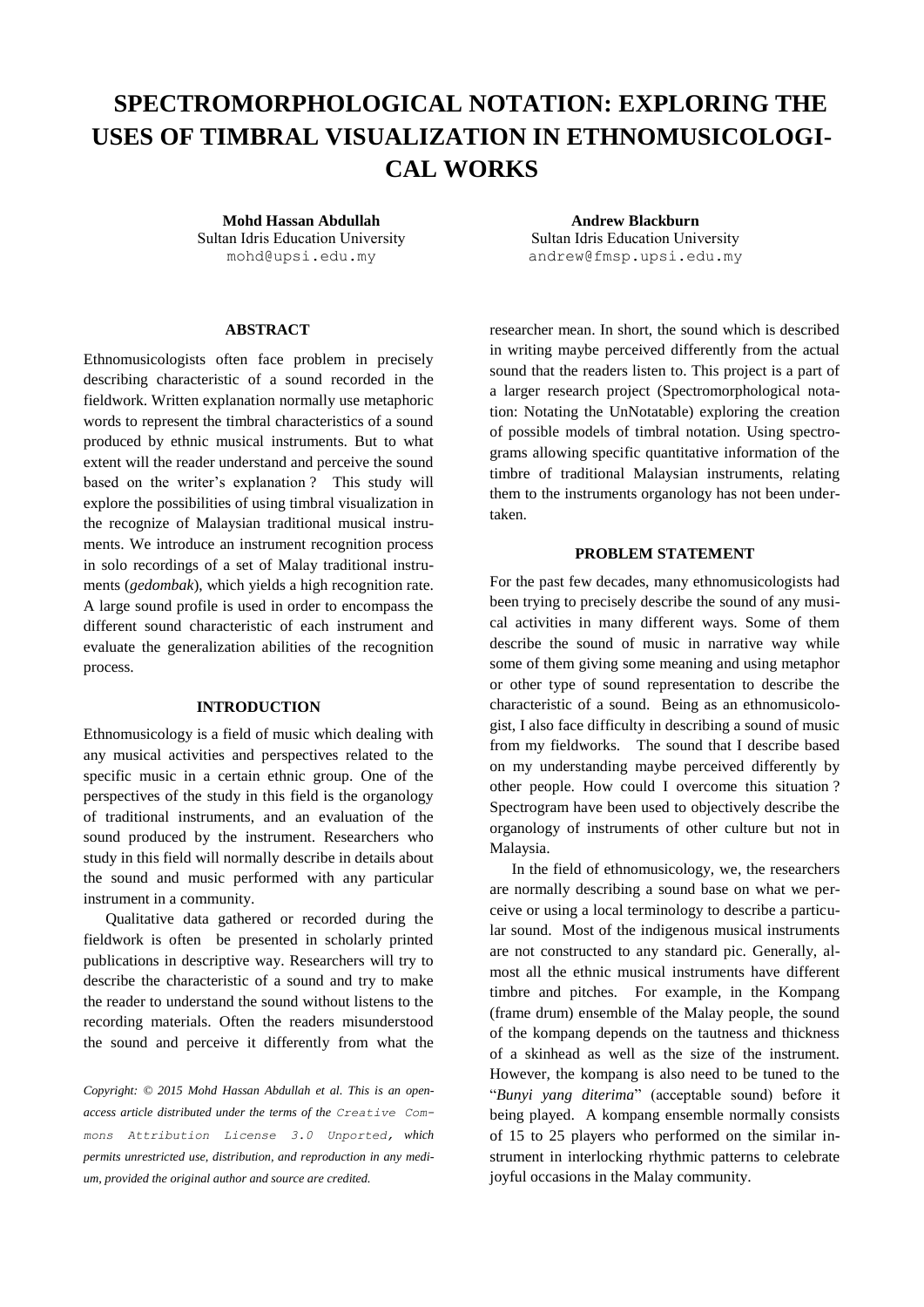All the kompangs used in an ensemble is tuned to a certain pitch as closest possible from one to another. Even though there is no standard tuning set for the kompang, but an experienced kompang player is able to tell the "acceptable sound" of a kompang. The "acceptable sound" of a kompang to the players is described as (*kuat*) loud, (*gemersik*) penetrating, (*tajam*) sharp and (*tegang*) taut. How can one precisely understand and perceive the sound of a kompang as loud, penetrating, sharp and taut ? Can one precisely describe the sharpness sound of the kompang ? As the sound of any indigenous musical instruments are mostly not standardize in nature, there is a need to find ways on how to identify and recognize the "acceptable sound" of any particular musical instruments especially for the beginners and who are not expert in that field.

Moreover, contemporary Western arts and traditional music notation is usually linked to an analysis and the semiotic representation of the musical elements of melody and harmony (vertical and horizontal pitches) using common music notation. Precise pitch indications are "rounded out" into the twelve semitones of this system, unable to accommodate more the precise subtleties of sound that are inherent in all music tradition. Further, Musical parameters such as articulation (attack, decay, sustain and release) and dynamics (volume or intensity) are loosely indicated through the use of staccato or phrase markings for articulations or dynamic marks (forte, piano, crescendo, diminuendo, ect.).

Representation of other significant musical elements such as tone and colour (timbre) are largely limited to instrumental naming or specific performance directions (sul ponticello – play near the bridge for string instruments). The lack, along with the difficulties of definition and understanding of timbre are increasingly recognized within both new music and traditional music fields.

# **AIMS OF RESEARCH**

This project will explore the creation of a model for the timbral and performance notation of acoustic music that notates more content details of the various elements of sound. Of significance for ethnomusicologists who working in this field, will be the use of spectrographic notation leading to the creation of an authentic and precise transcription library and catalogue inclusive of all musical elements. Such a catalogue will lead to a greater understanding of the individual and unique spectral and tuning characteristics of traditional Malay musical instruments. This method will be applied to instruments such as kompang, gedombak, gendang, serunai, and rebab. Knowledge and experience of creating spectrograms of the Malay traditional instruments

will then be applied into forefront of music making using these possible model and system.

## **RESEARCH QUESTIONS**

In exploring the possibilities of using the spectrographic features in ethnomusicological study, there are many related questions can be addressed.

- i. How can an ethnomusicologist describe the sound of a musical instrument ?
- ii. What are the elements that ethnomusicologists require from a notation system and how can these be represented ?
- iii. What kind of notational/transcription system can possibly describe precisely the musical sound of traditional instrument ?
- iv. What organological elements are common or exclusive to each instrument and how can they best be identified and analyzed ?
- v. Can spectrographic analysis and software be used to provide a method for defining and identifying unique qualities of Malay traditional Instruments ?
- vi. Can this information be used to describe and notate the specific individuality of sounds materials and performance methods in ways that expand the range and musical vocabulary of the ethnomusicologist ?
- vii. What parameters of analysis can be defined to provide useful and universally understood symbols using spectrographic software ?
- viii. How can this notational system help scholars, musicians, instrument makers and others in identifying a prefer timbre for any particular Malay traditional instrument ?
- ix. What other knowledge can be drawn from this ?

#### **METHODOLOGY**

In conducting this study, various methods will be utilized in getting the useful data and information to answer the research question. Generally, methods will be grounded in practice. While exploring all the possibilities of using spectrographic as a tool to describe the characteristic of a sound, researchers will analyze and think through practice. This method is also always referred as practice-led research. Three phases will cumulatively document, analyze, apply and reflect on project activities and outcomes. Critical reflection is a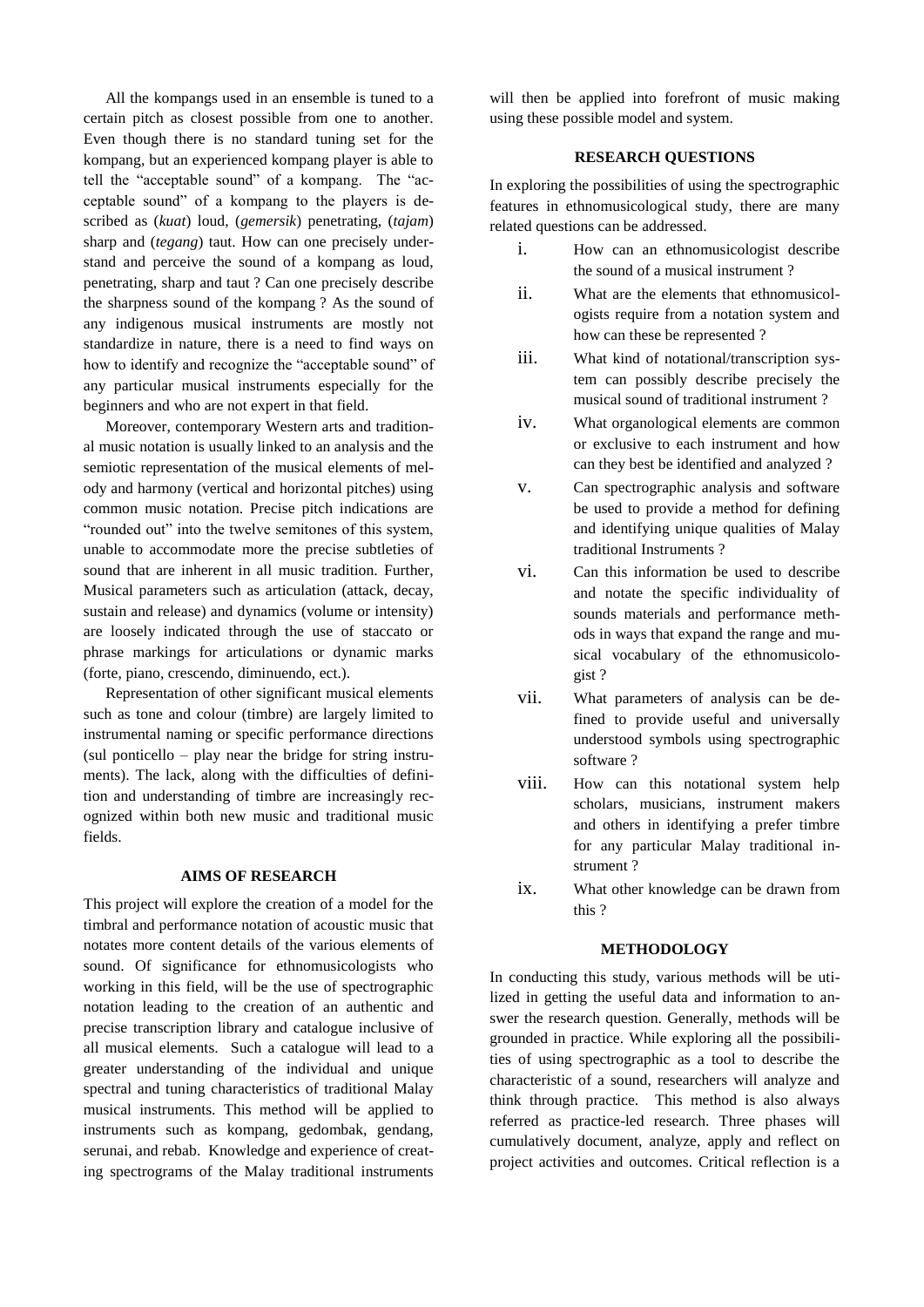key criterion of the research, supported by textual analysis.

Research activities include identifying the sound characteristic of a few selected Malay traditional musical instruments such as *gedombak* (goblet drum), *gendang* (cylindrical drum), *kompang* (frame drum), *serunai* (double-reed oboe type instrument), and *rebab* (spike-fiddle). Each of them will be performed by the expert players for the recording purpose. A few software packages will be utilized to visualize the sound characteristic of each instrument. From the spectrograms, the researchers will then think on how it can be applied in ethnomusicological works.

# **THE RESULT**

Many samples of Malay traditional instrument sound have been recorded in the form of wave file. The instruments include the *gedombak*, *gendang, serunai, geduk and gong* have been performed by the expert players both solo and ensemble for the recording purpose. Three software packages – Eanalyse, Sonic Visualiser and Praat- have been utilized to visualize the recorded clips.



A series of recording done on the instrument demonstrated that the underlying phonetic representation of an unknown utterance can be recovered almost entirely from a visual examination of the spectrogram. The most common format is a graph with two geometric dimensions: the horizontal axis represents time; as we move right along the x-axis we shift forward in time, traversing one spectrum after another, the vertical axis is frequency and the colors represent the most important acoustic peaks for a given time frame, with red representing the highest energies, then in decreasing order of importance, orange, yellow, green, cyan, blue, and magenta, with gray areas having even less energy and white areas below a threshold decibel level.

Figure 1 shows the spectrogram of a gedombak beaten in a series of single tapping in the middle of the skinhead. What can we learn from this spectrogram ?

After receiving clarification from the expert player, the  $4<sup>th</sup>$  beat of the sound is the most preferred sound by the expert player. One can analyze from the colours and density of the spectrogram to tell the characteristic of the preferred sound.

Different filters have been applied to the one recording of the gedombak. The results show different features of the sound performed on the same instrument. Below are the example of different spectrograms show different features and characteristic of a sound performed on Malay traditional instrument.



**Figure 1**. Spectrogram of a gedombak



**Figure 2.** Spectrogram of a Gedombak with waveform.



**Figure 3.** Spectrogram of a smaller size of Gedombak.